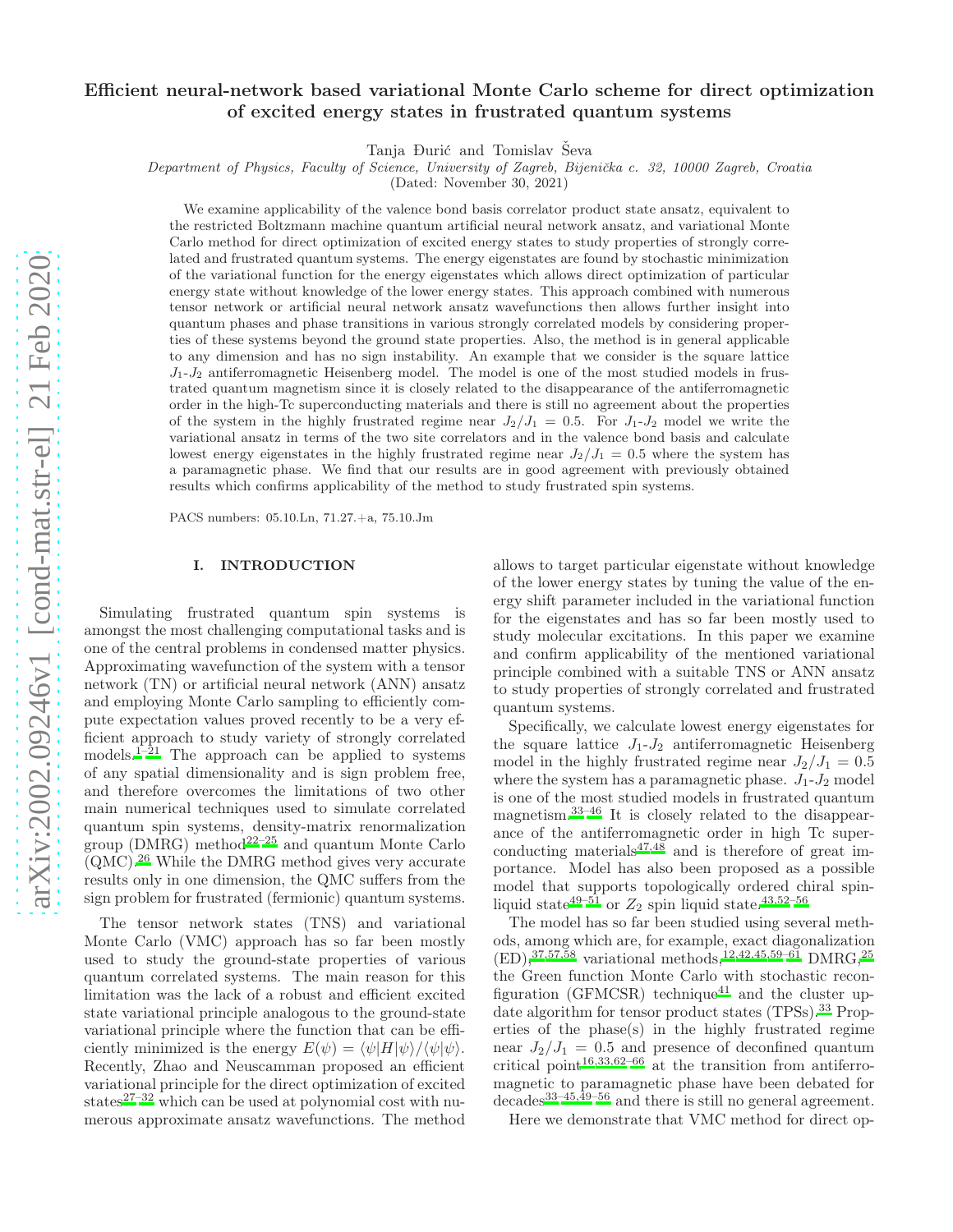timization of excited energy states combined with appropriate TN or ANN ansatz can provide further insight into quantum phases and phase transitions in complex models such as frustrated Heisenberg  $J_1-J_2$  model. The method is applicable in any dimension, allows studying properties of the system beyond the ground state properties and in general has no sign instability.

Our calculations are performed with correlator product state (CPS) ansat[z](#page-7-11)<sup>9[,10](#page-7-12)[,14](#page-7-13)[,15](#page-7-14)</sup> in the valence bond (VB)  $basis^{42-45,47,59,67-72}$  $basis^{42-45,47,59,67-72}$  $basis^{42-45,47,59,67-72}$  $basis^{42-45,47,59,67-72}$  $basis^{42-45,47,59,67-72}$  $basis^{42-45,47,59,67-72}$  $basis^{42-45,47,59,67-72}$  as an ansatz for the energy eigenstates. Here the CPS ansatz is built from two-site correlators associated with the pairs of sites. The ansatz is equivalent to the restricted Boltzmann machine (RBM) representation of the wavefunction where the number of hidden units equals to the number of different pairs of sites. RBMs are types of generative stochastic artificial neural networks  $(ANNs)^{5,6,8,17-21}$  $(ANNs)^{5,6,8,17-21}$  $(ANNs)^{5,6,8,17-21}$  $(ANNs)^{5,6,8,17-21}$  $(ANNs)^{5,6,8,17-21}$  $(ANNs)^{5,6,8,17-21}$  that can learn a distribution over the set of their inputs. The inputs here are spin configurations and the wavefunction corresponds to the complex probability distribution that the network tries to approximate. Correlations in ANNs are included by hidden units and are nonlocal in space. Due to their non-local geometry ANNs can describe some of the states that can not be described by traditional TNSs, for example, chiral spin liquid states or lattice fractional quantum Hall states.

Variational function for the energy eigenstates is minimized using stochastic optimization  $\rm{scheme}^{10,14-16,44,73,74}$  $\rm{scheme}^{10,14-16,44,73,74}$  $\rm{scheme}^{10,14-16,44,73,74}$  $\rm{scheme}^{10,14-16,44,73,74}$  $\rm{scheme}^{10,14-16,44,73,74}$  $\rm{scheme}^{10,14-16,44,73,74}$  $\rm{scheme}^{10,14-16,44,73,74}$  $\rm{scheme}^{10,14-16,44,73,74}$  which requires knowledge only of the first derivatives of the variational function with respect to the variational parameters in the CPS ansatz. We calculate lowest energy eigenstates in total spin zero sector for the system sizes with  $N = 36$  and 64 lattice sites, and with periodic boundary conditions. Our results for the energy gap between the first excited energy state and the ground state in total spin zero sector is in good agreement with results obtained previously with other methods. This demonstrates general applicability of the method to study properties of complex interacting many-body systems.

We also note that statistical error present in the stochastic algorithm can result in significant error for energy eigenstates for smaller system sizes. However, influence of the error can be controlled by increasing the system size and does not affect results for the energy gap where the error cancels when subtracting values of the eigenenergies.

The paper is organized as follows. In Sec. [II](#page-1-0) we define CPS variational ansatz in terms of two-site correlators and in the VB basis. In Sec. [III](#page-2-0) we describe stochastic optimization scheme for efficient minimization of the variational function for energy eigenstates. Our numerical results for the system sizes  $N = L \times L$  lattice sites with  $L = 6$  and 8 and periodic boundary conditions are presented in Sec. [IV.](#page-5-0) In the final section Sec[.V](#page-7-19) we draw our conclusions, summarize results and discuss possible directions for future research.

## <span id="page-1-0"></span>II. VALENCE BOND BASIS CORRELATOR PRODUCT STATES

We consider the square lattice  $J_1-J_2$  antiferromagnetic Heisenberg model

<span id="page-1-1"></span>
$$
H = J_1 \sum_{\langle i,j \rangle} \vec{S}_i \vec{S}_j + J_2 \sum_{\langle \langle i,j \rangle \rangle} \vec{S}_i \vec{S}_j,\tag{1}
$$

where  $\vec{S}_i$  are spin-1/2 operators, and  $J_1$  and  $J_2$  are antiferromagnetic couplings for neighboring and nextneighboring sites, respectively.

In general, in the usual basis of the  $S_z^{tot} = \sum_{i=1}^{N} S_i^z$  eigenstates, an eigenstate of the Hamiltonian [\(1\)](#page-1-1) can be written in the form

<span id="page-1-4"></span>
$$
|\psi\rangle = \sum_{\{\vec{s}\}} W(\{\vec{s}\}) |\{\vec{s}\}\rangle,\tag{2}
$$

where  $|\{\vec{s}\}\rangle = |s_1, ..., s_N\rangle$  and  $s_i \in \{-1/2, 1/2\}$  are eigenvalues of the local  $S_i^z$  operator. Since the total magnetization along the z axis is a good quantum number, i. e. the Hamiltonian [\(1\)](#page-1-1) commutes with the operator  $M_z = S_z^{tot},$ 

$$
[H, M_z] = 0,\t\t(3)
$$

all calculations can be performed in the canonical ensemble, i.e. for a chosen  $M_z$  sector. The eigenstates can then also be written in the form

$$
|\psi\rangle_{M_z} = \sum_{\{\vec{s}\}} W(\{\vec{s}\}) P_{M_z}|\{\vec{s}\}\rangle,\tag{4}
$$

where the projection operator  $P_{M_z}$  projects to the spin configurations with  $\sum_{i=1}^{N} S_i^z = M_z$ .

The ground state and the lowest excited energy state in the highly frustrated regime near  $J_2/J_1 = 0.5$  are in the  $M_z = 0$  sector<sup>[34](#page-7-20)[,35](#page-7-21)[,45](#page-8-11)</sup> and we therefore restrict our calculations to  $M_z = 0$ . Then the most suited basis for the spin-rotationally invariant Hamiltonians is the VB basis.<sup>[42](#page-8-10)[–45](#page-8-11)[,47](#page-8-1)[,67](#page-8-17)[–72](#page-8-18)</sup> A VB configuration  $|\alpha\rangle$ 

<span id="page-1-2"></span>
$$
|\alpha\rangle = |(i_1^{\alpha}, j_1^{\alpha})(i_2^{\alpha}, j_2^{\alpha})... (i_{N/2}^{\alpha}, j_{N/2}^{\alpha})\rangle, \tag{5}
$$

is a product of two-spin singlets

$$
(i,j) = \frac{1}{\sqrt{2}} \left( |\uparrow_i \downarrow_j \rangle - |\downarrow_i \uparrow_j \rangle \right), \tag{6}
$$

and any total singlet state with  $S_z^{tot} = 0$  can be written in the VB basis

<span id="page-1-3"></span>
$$
|\psi\rangle = \sum_{\alpha} W(\alpha)|\alpha\rangle,\tag{7}
$$

where VB configurations  $\alpha$  correspond to all possible pairings of  $N$  spins into  $N/2$  valence bonds.

The VB basis is an overcomplete basis and the overlap between the VB states is  $42-44,47,69-71$  $42-44,47,69-71$  $42-44,47,69-71$  $42-44,47,69-71$  $42-44,47,69-71$ 

<span id="page-1-5"></span>
$$
\langle \alpha | \beta \rangle = (-1)^{n_{\alpha} + n_{\beta}} 2^{N_l - N/2} = \pm 2^{N_l - N/2}, \qquad (8)
$$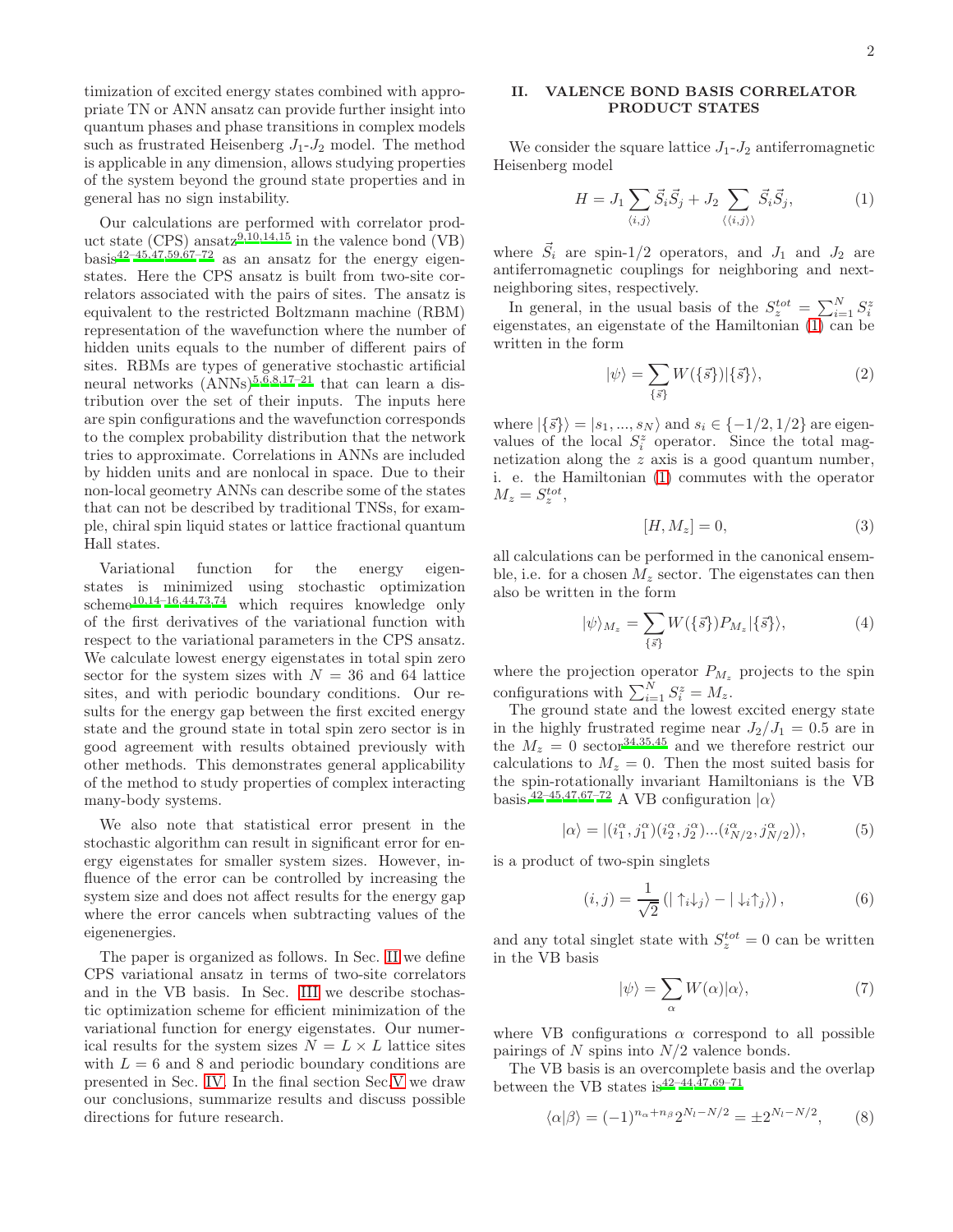

<span id="page-2-1"></span>FIG. 1: Transposition graph (c)  $\langle \alpha | \beta \rangle$  of two valence bond states (a)  $|\alpha\rangle$  and (b)  $\langle \beta|$ . The valence bond basis [\(5\)](#page-1-2) is an overcomplete basis and the overlap between two valence bond states is  $\langle \alpha | \beta \rangle = \pm 2^{N_l - N/2}$  where  $N_l$  is the number of loops in the transposition graph and  $N$  is the number of lattice sites. Here  $N = 16$  and  $N_l = 2$ .

where  $N_l$  is the number of loops in the transposition graph obtained when the VB states  $|\alpha\rangle$  and  $|\beta\rangle$  are superimposed (FIG. [1\)](#page-2-1) and the overall sign depends on the convention for assigning directions to the bonds  $(n_{\alpha} \text{ and }$  $n_\beta$  denote the number of valence bonds in  $|\alpha\rangle$  and  $|\beta\rangle$  in the opposite direction than defined to be  $+$  direction). Because of the overcompleteness of the VB basis the expansion coefficients  $W(\alpha)$  in Eq. [\(7\)](#page-1-3) are not unique. This is however not a problem for any practical calculations.

Also, the trial wavefunction doesn't have to be constructed from the largest possible set of VB states in which all spins are joined by valence bonds in all possible ways. A more restricted (and still overcomplete) basis can be obtained by dividing the system into two groups of sites, A and B, and keeping only VB states with bipartite bonds which connect sites from different groups A and B. The overcompleteness property can be written as  $(i, k)(j, l) \to (i, j)(k, l) - (i, l)(k, j)^{68}$  $(i, k)(j, l) \to (i, j)(k, l) - (i, l)(k, j)^{68}$  $(i, k)(j, l) \to (i, j)(k, l) - (i, l)(k, j)^{68}$  and VB states with non-bipartite AA and BB bonds can be therefore written in terms of VB states with AB bonds.

For a bipartite lattice typical choice of the sites A and B corresponds to the two sublattices in the bipartite lattice. For a square lattice AB labels are usually assigned to form checkerboard or collinear patterns. If in addition the direction of each singlet  $(i, j)$  in a VB state is fixed such that  $i \in A$  and  $j \in B$  it can be shown that all expansion coefficients  $W(\alpha)$  can be taken to be real and positive.[67](#page-8-17)[,69](#page-8-22) That corresponds to Marshall's sign rule<sup>[75](#page-8-25)[,76](#page-8-26)</sup> in the absence of frustration when the wavefunction is written in the standard basis of eigenstates of the  $S_i^z$  operator [\(2\)](#page-1-4).

The Marshall's sign rule exists in two limits  $J_2/J_1 = 0$ and  $J_2/J_1 = \infty$  and it can be shown that the sign rule survives the frustration in the  $J_1-J_2$  model on the square lattice for a relatively large range of the parameter  $J_2/J_1$ values away from the points  $J_2/J_1 = 0$  and  $J_2/J_1 =$ 

 $\infty$ .<sup>[77](#page-8-27)[,78](#page-8-28)</sup> Also, for any  $J_2/J_1$  exists in principle a positivedefinite expansion of the wavefunction in the VB basis, since  $W(\alpha)$  can be made positive by simply reversing the order of the indices in one singlet in that particular state. However, in general there is no practically useful rule for fixing the order.

Within the CPS approach<sup>[10](#page-7-12)[,14](#page-7-13)[,15](#page-7-14)</sup> the coefficients in Eq.  $(2)$  or Eq.  $(7)$  are written in terms of correlator coefficients associated with groups of sites. The CPS ansatz can then be used as a basis for VMC simulations where the coefficients are optimized using one of the efficient optimization methods, for example stochastic optimization scheme described in the following section, which requests only the first energy derivatives.

Here we consider two-site CPS where a correlator is associated with a pair of sites

<span id="page-2-2"></span>
$$
W(\alpha) = (-1)^{n_{\alpha}} \prod_{i,j} C_{ij}.
$$
 (9)

In the previous calculations for the  $J_1-J_2$  model computational cost was reduced by assuming symmetries for the coefficients in an ansatz wavefunction, for example  $2\times 2$  sublattice structure and translational invariance of the coefficients in terms of the sublattice period.[45](#page-8-11) Since it is better to use a flexible ansatz wavefunction without any constraint on coefficients  $C_{ij}$  we do not take into consideration any symmetries and we also do not impose any constraint between  $C_{ij}$  and  $C_{ji}$ . Amplitudes  $C_{ij}$  can than be taken to be real and positive. We consider  $L \times L$ square lattices with periodic boundary conditions where  $i = (x, y)$  and  $x, y = 1, ..., L$ . For the  $L \times L$  square lattice, with  $N = L^2$  lattice sites, the number of coefficients  $W_{\alpha}$ is N!, and the two-site CPS ansatz [\(9\)](#page-2-2) leads to  $N(N-1)$ variational parameters.

CPS states in VB basis can be used to describe both ordered and disordered phases.[69](#page-8-22)[,70](#page-8-29) Neel ordered ground state with spin correlations decaying with a power law as a function of distance requires long-range amplitudes  $C_{ij}$  while a disordered state requires larger decay rate of amplitudes  $C_{ij}$  with distance  $|i - j|$ .

Also this CPS ansatz is equivalent to the RBM representation of the wavefunction with  $M = N(N-1)/2$ hidden units.<sup>[5](#page-7-15)[,21](#page-7-1)</sup> Boltzmann machines are types of generative stochastic artificial neural networks that can learn a distribution over the set of their inputs.<sup>[5](#page-7-15)[,6](#page-7-16)[,8](#page-7-17)[,17](#page-7-18)[–21](#page-7-1)</sup> Here the network inputs are spin configurations and the wavefunction corresponds to a complex probability distribution that the network tries to approximate.

## <span id="page-2-0"></span>III. STOCHASTIC OPTIMIZATION OF THE VARIATIONAL FUNCTION FOR ENERGY EIGENSTATES

So far variational calculations have been mostly restricted to studying the ground state properties of various systems with the energy as a function that can be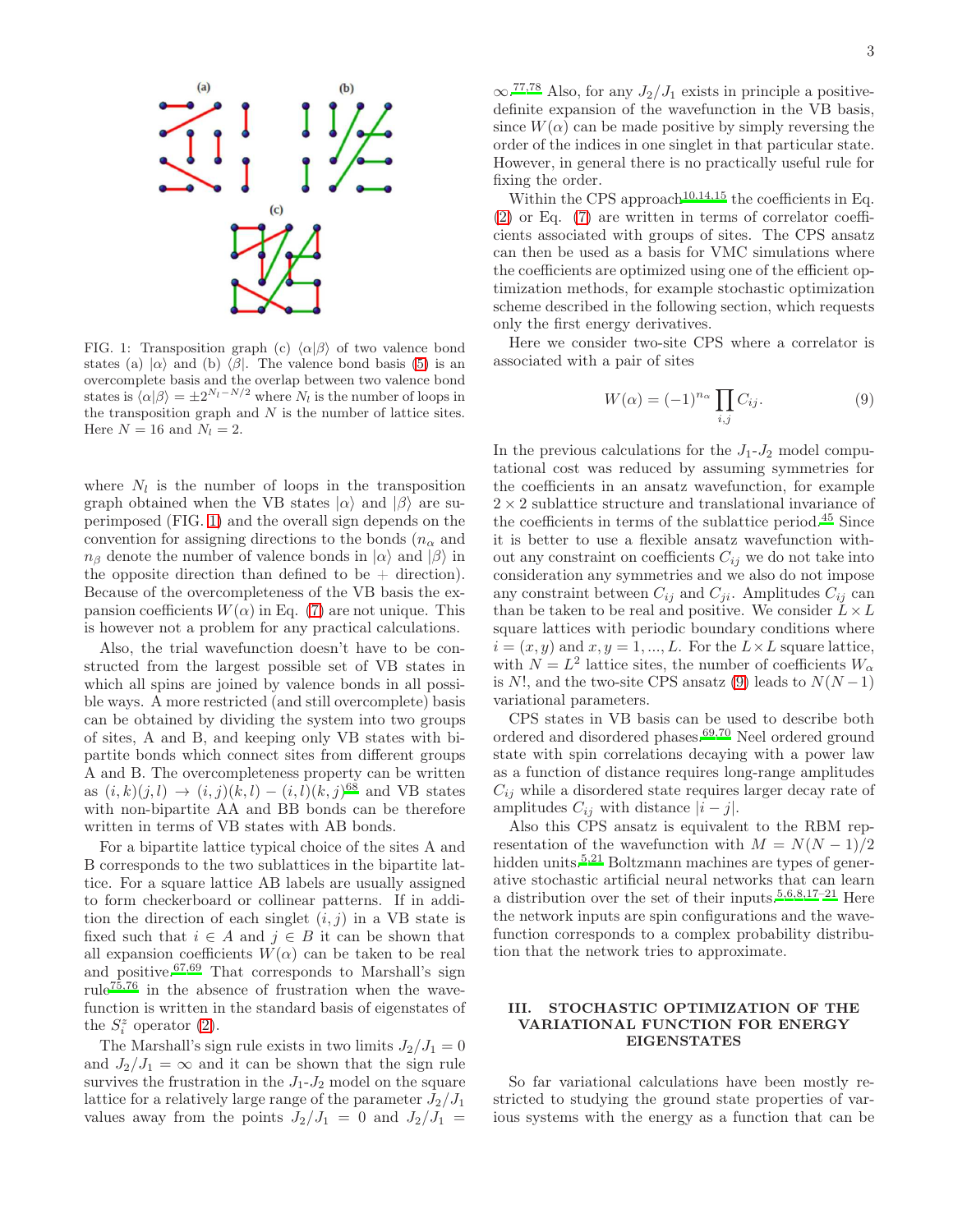

<span id="page-3-3"></span>FIG. 2: Local two-bond updates. First site  $i_1$  is randomly chosen, then one of four diagonal neighbor sites  $i_2$ is chosen randomly and the ends of bonds are exchanged:  $(i_1, j_1)(i_2, j_2) \rightarrow (i_1, j_2)(i_2, j_1)$ . The reconfiguration is accepted with probability [\(19\)](#page-3-0).

efficiently minimized,

$$
E(\psi) = \frac{\langle \psi | H | \psi \rangle}{\langle \psi | \psi \rangle},\tag{10}
$$

where  $H$  is the Hamiltonian of the system. Optimization of an excited energy state would then require knowledge of all energy states with energy lower than the energy of the chosen excited state.

However, Zhao and Neuscamman<sup>[28](#page-7-22)[–32](#page-7-6)</sup> recently introduced an efficient variational principle for direct optimization of excited states that does not require knowledge of lower energy states. They have defined a function

$$
\Omega(\psi,\omega) = \frac{\langle \psi | (\omega - H) | \psi \rangle}{\langle \psi | (\omega - H)^2 | \psi \rangle} = \frac{\omega - E}{(\omega - E)^2 + \sigma^2},\qquad(11)
$$

where

$$
\sigma^2 = \frac{\langle \psi | (H - E)^2 | \psi \rangle}{\langle \psi | \psi \rangle} \tag{12}
$$

is the variance, whose global minimum is an excited energy state with the energy immediately above the energy shift  $\omega$  that is placed between distinct eigenvalues of H.

To efficiently evaluate and optimize  $\Omega(\psi,\omega)$  using variational Monte Carlo scheme,  $\Omega(\psi,\omega)$  is rewritten in the form

$$
\Omega(\psi,\omega) = \frac{\sum_{m} P(m) w_m}{\sum_{m} P(m) w_m^2},\tag{13}
$$

where  $m = (\alpha, \alpha')$  denotes a pair of two VB configurations  $|\alpha\rangle$  and  $|\alpha'\rangle$ ,

$$
w_m \equiv \frac{\langle \alpha' | (\omega - H) | \alpha \rangle}{\langle \alpha' | \alpha \rangle},\tag{14}
$$

and

$$
P(m) = \frac{W_{\alpha'} W_{\alpha} \langle \alpha' | \alpha \rangle}{\sum_{\alpha, \alpha'} W_{\alpha'} W_{\alpha} \langle \alpha' | \alpha \rangle}.
$$
 (15)

 $P(m)$  is always positive since the coefficients  $C_{ij}$  are taken here to be real and positive.

Similarly to the overlap of two VB configurations [\(8\)](#page-1-5) matrix elements of relevant operators can be typically calculated by considering loops in the transposition graph.[67](#page-8-17)[–70](#page-8-29)The spin-spin correlations and  $\langle \alpha^{\prime} | H | \alpha \rangle / \langle \alpha^{\prime} | \alpha \rangle$  can be computed from the relation

<span id="page-3-1"></span>
$$
\frac{\langle \alpha' | \vec{S}_i \vec{S}_j | \alpha \rangle}{\langle \alpha' | \alpha \rangle} = \frac{3}{4} \phi_i \phi_j \delta_{\lambda_i, \lambda_j},\tag{16}
$$

where  $\phi_i = +1$  if sites i and j belong to two different groups of sites (A and B),  $\phi_i = -1$  if sites i and j belong to the same group of sites (A or B), and  $\delta_{\lambda_i, \lambda_j} = 1$  if  $\lambda_i = \lambda_j$  and zero otherwise. Here  $\lambda_i$  is a label for the loop to which site i belongs, and matrix element  $(16)$ vanishes if sites  $i$  and  $j$  belong to different loops.

Within VMC scheme the phase space considered as ensemble of pairs  $m = (\alpha, \alpha')$  is summed over according to probability distribution  $P(m)$  and

<span id="page-3-2"></span>
$$
\Omega_{VMC}(\psi,\omega) = \frac{\sum_{m \in \zeta} w_m}{\sum_{m \in \zeta} w_m^2},\tag{17}
$$

where elements of  $\zeta$  are sampled via a Metropolis walk. In evaluating the sums in equation [\(17\)](#page-3-2) a new pair of valence bonds m′ is generated starting from a valence bond pair m with a chosen update scheme and Metropolis acceptance probability for such update is

$$
P_{acc} = \min\left[\frac{W_{m'}}{W_m} 2^{\Delta N_l}, 1\right] \tag{18}
$$

where  $W_m = W_{\alpha'}W_{\alpha}$  and  $\Delta N_l = N_l(m') - N_l(m)$  denotes change in the number of loops in the transposition graph (FIG. [1\)](#page-2-1). Here Monte Carlo sampling is performed by non-local bond-loop update[s](#page-8-29)<sup>70</sup> instead with local twobond updates $69,70$  $69,70$  since non-local updates sample the phase space in the highly frustrated regime much more efficiently. In local two-bond update a new configuration in the MC move is generated by exchanging the ends of two bonds  $(i_1, j_1)$  and  $(i_2, j_2)$  as illustrated in FIG. [2.](#page-3-3) First site  $i_1$  is randomly chosen, then one of four diagonal neighbor sites  $i_2$  is chosen randomly and the ends of bonds are exchanged  $(i_1, j_1)(i_2, j_2) \rightarrow (i_1, j_2)(i_2, j_1)$ . The Metropolis acceptance probability is then

<span id="page-3-0"></span>
$$
P_{acc} = \min\left[\frac{C_{i_1,j_1} C_{i_2,j_2}}{C_{i_1,j_2} C_{i_2,j_1}} 2^{\Delta N_l}, 1\right]
$$
(19)



<span id="page-3-4"></span>FIG. 3: Non-local bond-loop updates. The first step in a bond-loop update discussed in the text which creates two defects (one site with two bonds and one empty site). Since such defects can not be present in a valence bond state one of these defects is further moved by subsequent bond moves until it annihilates with the second defect and the loop closes.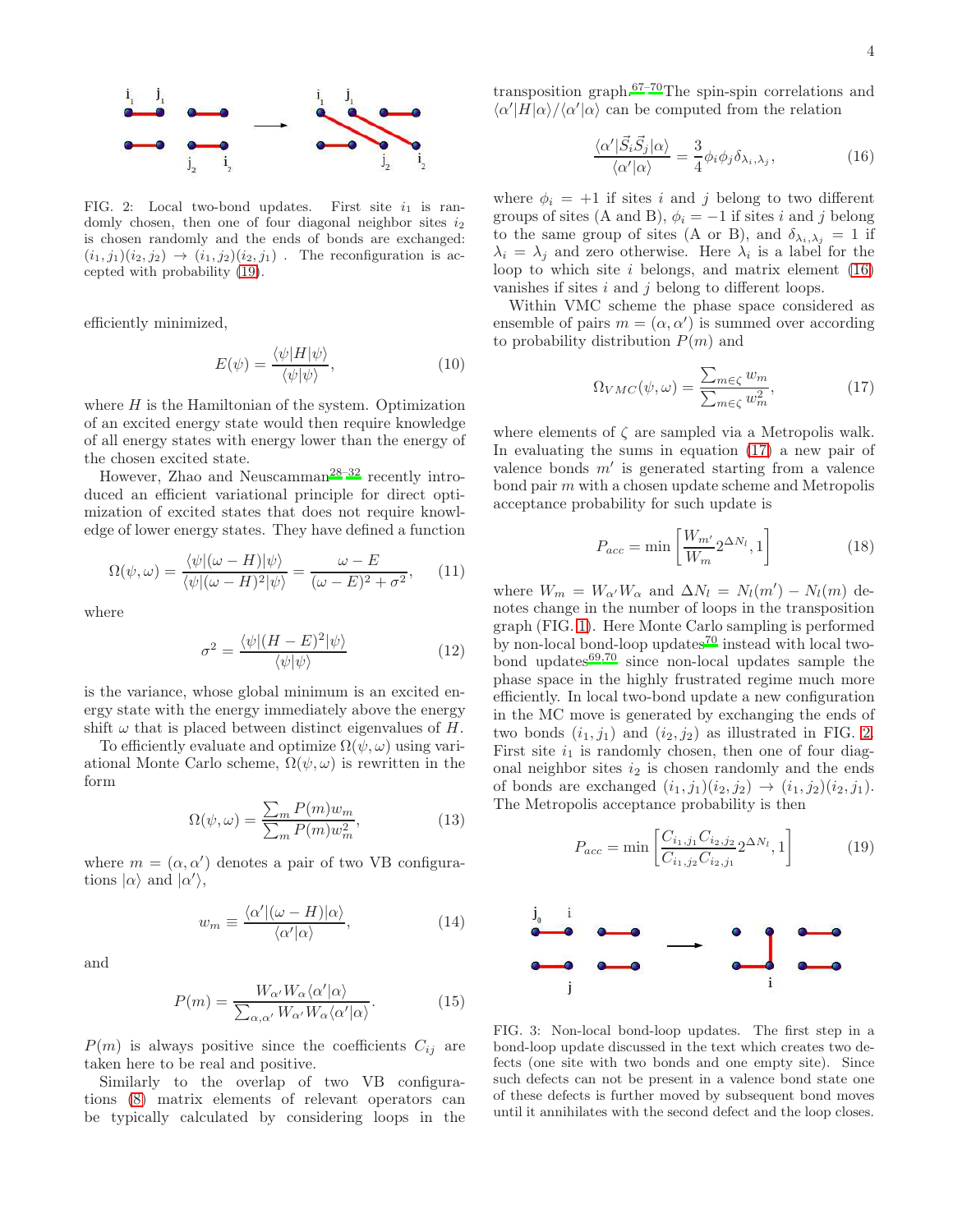and  $\Delta N_l$  can be +1,-1 or 0 corresponding to the cases when two loops join in one, one loop splits into two, or number of loops is preserved. However, local two-bond updates usually involve long bonds through reconfiguration and the sampling process becomes inefficient when long bond amplitudes have small weights. Since the values of longer bond amplitudes decrease with decrease of antiferromagnetic ordering non-local bond updates can be much more efficient sampling scheme, particularly in the highly frustrated regime where disappearance of antiferromagnetic ordering is predicted. Within bond-loop update scheme one end of a randomly chosen bond is moved resulting in two defects that correspond to an empty site and one site with two bonds (FIG. [3\)](#page-3-4). Since such defects can not be present in a VB state one of these defects is further moved by subsequent bond moves until it annihilates with the second defect and the loop closes.

In the algorithm the bonds are represented by an array of links between sites, here denoted by  $v$ , such that if sites i and j are connected by a VB then  $v(i) = j$  and  $v(j) = i$ . In the bond-loop update algorithm, starting from a randomly selected lattice site  $j_0$  with  $v(j_0) = i$ , a new lattice site  $j$  is chosen according to probability distribution

$$
P_{ij} = \frac{C_{ij}}{\sum_j C_{ij}},\tag{20}
$$

proportional to corresponding weight  $C_{ij}$ . After the bond emerging from i is moved to an acceptable j,  $v(i)$  changes from  $v(i) = j_0$  to  $v(i) = j$ , and the original link between sites  $i$  and  $j_0$  is destroyed and no longer needed.

The original site  $j_0$  now has no bond attached to it (unless  $j = j_0$  which immediately terminates bond-loop update and a new loop update starts from a different randomly chosen site) and the new site  $j$  has two VBs on it, corresponding to two defects in VB configuration. To remove such defects which can not be present in a VB state the end of the old bond  $i$  is moved by repeating the same steps as for the initial bond move only with  $j_0$  replaced by j. This procedures are repeated until it happens that  $j = j_0$  which results in annihilation of the double-bond and no-bond defects and closing of the loop. Since the loops can be large bond-loop updates can be much more efficient than local two-bond updates.

To optimize  $\Omega(\psi,\omega)$  we further use a stochastic optimization scheme<sup>[10](#page-7-12)[,14](#page-7-13)[–16](#page-7-10)[,44](#page-8-19)[,73](#page-8-20)[,74](#page-8-21)</sup> which requests only knowledge of the signs of the first derivatives of  $\Omega(\psi,\omega)$ with respect to parameters  $C_{ij}$  which are updated according to

<span id="page-4-0"></span>
$$
\ln C_{ij} \to \ln C_{ij} - r\delta(k)\text{sign}\left(\frac{\partial\Omega}{\partial C_{ij}}\right),\qquad(21)
$$

where  $r \in [0, 1)$  is a random number and  $\delta(k)$  is the optimization step for given iteration k. Without random number this kind of update scheme is known as Manhattan learning[79](#page-8-30)[,80](#page-8-31) previously introduced in the context of neural networks. Here random number is introduced be-cause it was shown that it speeds up the convergence.<sup>[44](#page-8-19)</sup>

Similarly as in simulated annealing methods,  $81$  the optimization step  $\delta(k)$  is reduced in each iteration k to reach the optimum solution. Here the annealing scheme that ensures convergence of the method is

$$
\delta(k) = \delta_0 \cdot \frac{1}{k^{\nu}} \tag{22}
$$

with  $0.5 < \nu < 1$ , as demonstrated previously for the energy minimization.<sup>[44](#page-8-19)</sup> We find that taking  $\delta_0 = 0.5$  and  $\nu = 0.75$  works well. Alternatively, a geometric form  $\delta(k) = \delta_0 \nu^k$  for the annealing scheme can also be used with  $\nu = 1 - \epsilon$  and  $\epsilon \ll 1.^{44}$  $\epsilon \ll 1.^{44}$  $\epsilon \ll 1.^{44}$ 

First derivatives  $\partial \Omega / \partial C_{ij}$  can be efficiently evaluated using variational Monte Carlo scheme using the following expression

$$
\frac{\partial \Omega}{\partial C_{ij}} = \frac{1}{\langle \mathcal{O}_2 \rangle} \frac{\partial \langle \mathcal{O}_1 \rangle}{\partial C_{ij}} - \frac{\langle \mathcal{O}_1 \rangle}{\langle \mathcal{O}_2 \rangle^2} \frac{\partial \langle \mathcal{O}_2 \rangle}{\partial C_{ij}}, \tag{23}
$$

where  $\langle \mathcal{O}_1 \rangle = \langle \psi | \omega - H | \psi \rangle / \langle \psi | \psi \rangle \equiv \langle \omega - H \rangle$  and  $\langle \mathcal{O}_2 \rangle =$  $\langle (\omega - \dot{H})^2 \rangle,$ 

$$
\frac{\partial \langle \mathcal{O}_k \rangle}{\partial C_{ij}} = \langle \Delta_{ij} \mathcal{O}_k \rangle - \langle \Delta_{ij} \rangle \langle \mathcal{O}_k \rangle \tag{24}
$$

for  $k = 1$  or 2, and

$$
\Delta_{ij} = \frac{1}{C_{ij}} \frac{\partial W_m}{\partial C_{ij}} = \frac{b_{ij}}{C_{ij}}.
$$
\n(25)

Here  $b_{ij}$  denotes the number of times the coefficient  $C_{ij}$ appears in the product  $W_m = W_\alpha W_{\alpha'}$  where the amplitude  $W_{\alpha}$  for the VB configuration  $|\alpha\rangle$  is given by equation [\(9\)](#page-2-2). Since we do not include any symmetries a coefficient  $C_{ij}$  appears in each VB configuration only once. Therefore  $b_{ij} = 1$  if  $C_{ij}$  appears in only one of the VB configurations ( $\alpha$  or  $\alpha'$ ) or  $b_{ij} = 2$  if  $C_{ij}$  appears in both VB configurations ( $\alpha$  and  $\alpha'$ ). The first derivatives can be calculated from the same sample as  $\Omega_{VMC}(\psi,\omega)$  [\(17\)](#page-3-2) obtained by a Markov chain in the Metropolis algorithm.

The variational algorithm starts from randomly chosen values for the coefficients  $C_{ij}$  (between 0 and 1), then  $\Omega$ and its gradient vector is evaluated for particular value of the parameter  $\omega$  and all coefficients  $C_{ij}$  are updated according to [\(21\)](#page-4-0). In each iteration the same procedure is repeated, starting from the coefficients  $C_{ij}$  from the previous iteration, until convergence of  $\Omega$  is reached. The value of energy  $E$  is calculated using coefficients obtained by minimizing  $Ω$ .

In each iteration k the variational function  $\Omega$  and its derivative are estimated from  $F(k) \times N$  sampled values where N is the number of lattice sites.  $F(k)$  is called the number of sweeps per sample. In each sweep a random lattice site is chosen and a move to a new configuration obtained by a bond-loop update is proposed N times. In addition to careful tuning of the gradient step  $\delta(k)$  to achieve the convergence, the number of sweeps  $F(k)$  per iteration is increased to reduce effects of noise on the calculation of the first derivatives. Namely, the derivatives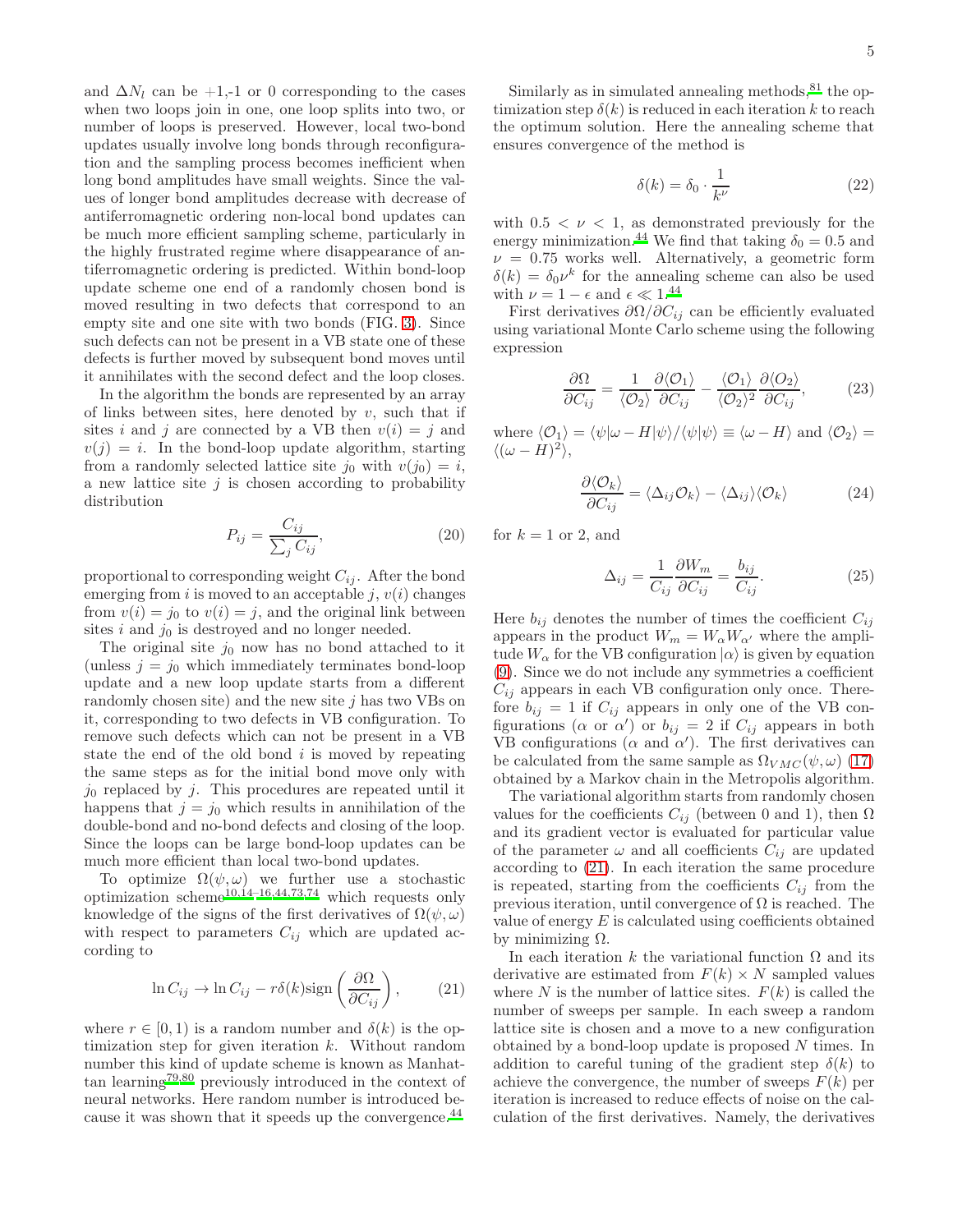become smaller as the  $\Omega$  minimum is approached and require more sampled values in order not to be dominated by noise. Here, the number of sweeps is increased linearly for each iteration,  $F(k) = F_0 \times k$ .

Also, the procedure of evaluating  $\Omega$  and updating the coefficients  $C_{ij}$  [\(21\)](#page-4-0) is repeated  $G(k) = G_0 \times k$  times where increasing G corresponds to a slower cooling rate. Here we take  $G_0 = 20$ ,  $F_0 = 20$  for  $L = 6$  and  $F_0 = 10$ for  $L = 8$ . The minimization routine is performed for 100 iterations and after the minimization is complete the values of  $\Omega$ , and corresponding energy E for each value of  $\omega$ , are calculated by repeating the procedure for a single iteration with zero step size and large F and G to obtain more accurate estimates of  $\Omega$  and  $E$ .

Ω

### <span id="page-5-0"></span>IV. NUMERICAL RESULTS FOR THE SQUARE LATTICE  $J_1$ - $J_2$  ANTIFERROMAGNETIC HEISENBERG MODEL

Before proceeding to numerical results for the square lattice  $J_1-J_2$  antiferromegnatic Heisenberg model it is important to clarify consequences of using approximate ansatz for the wavefunctions that correspond to the energy eigenstates. For the exact wavefunction  $\sigma_n = 0$  and  $\Omega(\psi,\omega)$  diverges at  $\omega_n = E_n$ . However, for an ansatz wavefunction variance  $\sigma$  has a nonzero value and the optimized ansatz, its energy and value of  $\Omega(\psi,\omega)$  depend on particular choice of  $\omega$ .

If the approximate ansatz wavefunction is very close to the exact wavefunction energy dependence on precise choice of  $\omega$  is small and the function  $\Omega(\psi,\omega)$  has a finite minimum near  $\omega_n = E_n - \sigma_n$  for the n-th eigenstate with energy  $E_n$ [.](#page-7-5)<sup>27</sup> Value of  $\omega_n = E_n - \sigma_n$  corresponds to the analytic solution for the minimum of  $\Omega(\psi,\omega)$  when E and  $\sigma$  are held fixed. Consequently for a finite and small  $\sigma_n$  the value of  $\omega_n$  at which minimum of  $\Omega(\psi,\omega)$ changes states no longer occurs at the energy of lower energy eigenstate and is shifted downward to the value of  $\omega$  close to  $\omega_n = E_n - \sigma_n$ . However, in the cases where the wavefunction approximation leads to a larger value of  $\sigma$  and the ansatz is not very close to the exact eigenstate wavefunction a strong dependence of the energy on  $\omega$  may arise. Therefore, as proposed by Zhao and Neuscamman<sup>[27](#page-7-5)</sup> ω should be chosen to minimize Ω for particular eigenstate  $E_n$ .

It is also important to point out that optimizing the energy  $E = \langle \psi | H | \psi \rangle / \langle \psi | \psi \rangle$  and  $\Omega(\psi, \omega)$  is different since quality of the wavefunction depends both on energy and its variance. Therefore even for the ground state, which can also be obtained by minimizing energy  $E$ , we need to take the value  $E_0$  obtained by minimizing  $\Omega$  to calculate the energy difference  $E_n - E_0$ . The value of  $E_0$ obtained by minimizing  $E$  corresponds to the minimum of  $\Omega(\psi, \omega \to \infty)$ .

Our results obtained by minimizing  $\Omega$  for  $J_2/J_1 = 0.5$ (where  $J_1$  is set to  $J_1 = 1$ ) and the system sizes  $N = L \times L$ with  $L = 6$ , 8 and periodic boundary conditions are



<span id="page-5-1"></span>FIG. 4:  $\Omega$  as a function of the energy shift parameter  $\omega$  for the ground state and the first excited energy state  $(M_z =$  $\sum_{i=1}^{N} S_i^z = 0$  sector) for  $J_2/J_1 = 0.5$   $(J_1$  is set to  $J_1 = 1)$  and the system sizes  $N = L \times L$  with (a)  $L = 6$ , (b)  $L = 8$  and with periodic boundary conditions. Here  $|\psi^{ansatz}\rangle$  is optimized using stochastic optimization method to minimize  $\Omega(\psi^{ansatz},\omega)$ for each value of  $\omega$ . Red lines denote minimal value of  $\Omega(\omega)$ ,  $\Omega_1^{min}$ , for  $\omega$  within the range  $E_0 \leq \omega \leq E_1$ . Energy of the first excited energy state obtained by optimization procedure is calculated using the optimized ansatz that minimized  $\Omega$  at  $\omega_1^{min}$  where  $\Omega(\omega_1^{min}) = \Omega_1^{min}$ .

-32.2 -32.1 -32.0 -31.9 -31.8 -31.7 -31.6

ω

●

●

●

 $-0.008$ 

shown in FIG. [4](#page-5-1) - FIG. [6.](#page-6-0) Statistical error present in the stochastic algorithm is controlled by increasing the system size $10,15$  $10,15$  since having a larger number of parameters allows the optimization method more freedom in finding the minimum of  $\Omega(\psi,\omega)$  for a given value of  $\omega$ and consequently better estimates for the energy eigenvalues. It is therefore difficult to obtain good estimates of  $\Omega$  and  $E$  for small system sizes. This is clearly visible in our results since we obtain much better energy estimates for  $L = 8$  than for  $L = 6$  as it will be clarified further in this section. However, we obtain quite good estimates for energy gaps in both cases since the statistical error equivalently affects calculation of all energy states and cancels in the energy gap calculation.

We calculate the energy of the first excited energy state as energy of the optimized ansatz at the value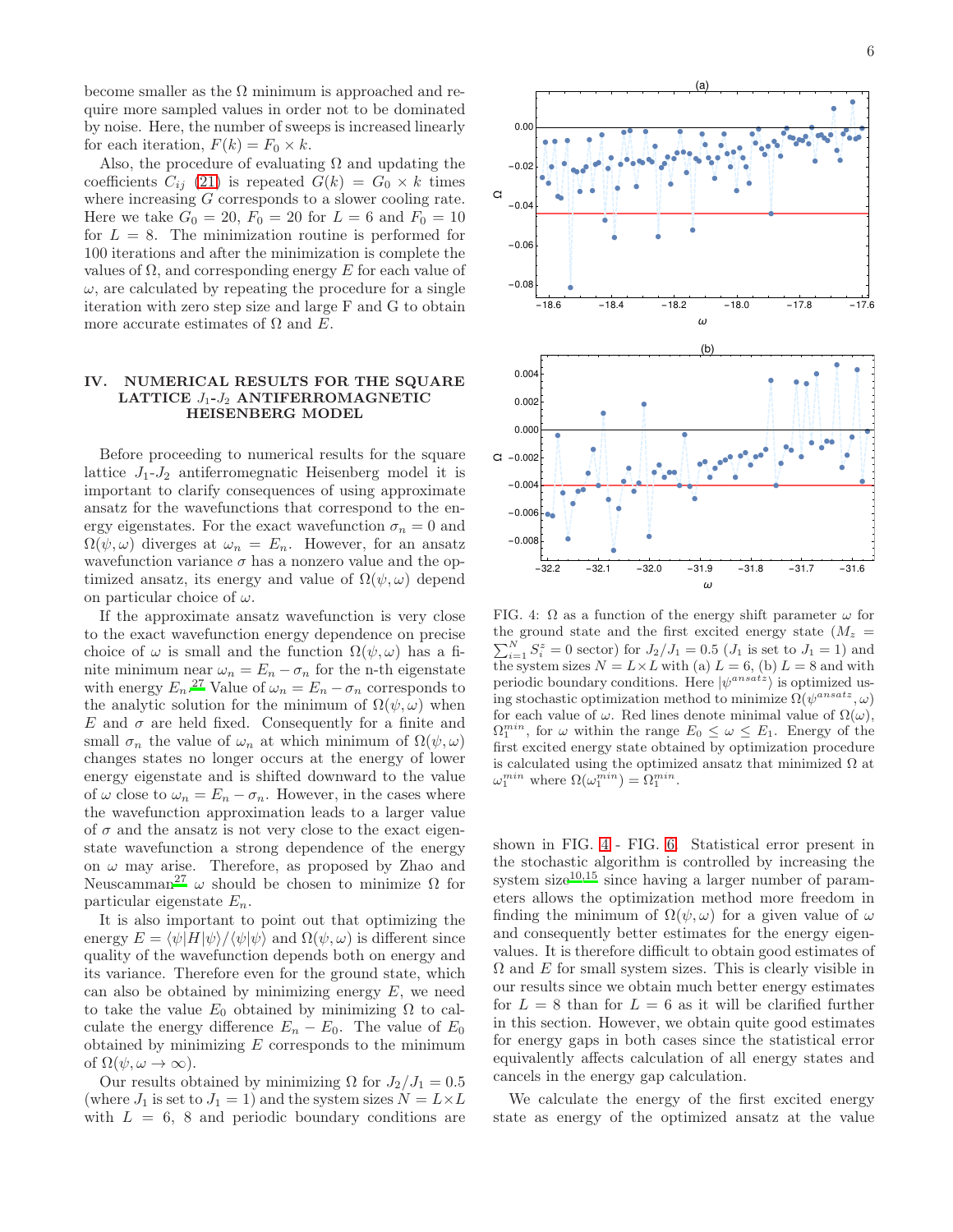

FIG. 5: Energy  $E$  as a function of the energy shift parameter  $\omega$  calculated by taking the optimized ansatz that minimizes  $\Omega(\psi^{ansatz}, \omega)$  for each value of  $\omega$ . The results are for the system sizes  $N = L \times L$  with (a)  $L = 6$ , (b)  $L = 8$  and periodic boundary conditions. Here  $J_2/J_1 = 0.5$  and  $J_1$  is set to  $J_1 =$ 1. Blue lines denote the ground state energies obtained by exact diagonalization and the cluster update algorithm for tensor product states[.](#page-7-7)<sup>33</sup>

of  $\omega$  within  $E_0 \leq \omega \leq E_1$  range where the optimized value of  $\Omega(\psi,\omega)$  is minimal. For  $L = 6$  the ground state energy obtained by exact diagonalization is  $E_0(L =$ 6)/ $L^2 = -0.50380965^{33,45}$  $L^2 = -0.50380965^{33,45}$  $L^2 = -0.50380965^{33,45}$  $L^2 = -0.50380965^{33,45}$  and we find that for  $\omega \ge E_0$ value of  $\Omega(\psi, \omega)$  is minimal at  $\omega_1 = -17.89$ . Energy of the corresponding optimized ansatz at  $\omega_1 = -17.89$  is  $E_1^{ansatz}/L^2 = -0.4386$ . The value of  $E_0^{ansatz}$  that corresponds to  $\Omega$  minimization is determined by minimizing  $\Omega(\psi,\omega)$  for a range of values  $\omega < E_0$  and then finding the value  $\omega_0$  such that  $\Omega(\psi_0, \omega_0) \approx \Omega(\psi_1, \omega_1)$ . For  $L = 6$ we find that  $\omega_0 = -18.42$  and  $E_0^{ansatz}/L^2 = -0.45168$ . The ground state energy obtained by  $\Omega$  minimization therefore significantly differs from the exact ground state energy for the smaller system size with  $L = 6$  with  $(E_0^{ED} - E_0^{ansatz})/E_0^{ED} \approx 0.1$ . However, the energy gap  $\Delta = E_1^{ansatz} - E_0^{ansatz} \approx 0.471$  is very close to the value obtained by exact diagonalization and GFMCSR technique[.](#page-8-14) $^{41,45}\,$  $^{41,45}\,$  $^{41,45}\,$ 

For  $L = 8$  influence of the statistical error in the

stochastic algorithm is much smaller and therefore better estimates for  $E_0$  and  $E_1$  are obtained from minimization of  $\Omega$ . For the first excited energy state minimum of  $\Omega$  is found at  $\omega = -31.75$  and corresponding energy estimate is  $E_1^{ansatz}/L^2 = -0.488457$ . The value of  $\omega_0$  for which  $\Omega(\psi_0, \omega_0) \approx \Omega(\psi_1, \omega_1)$  is  $\omega_0 =$  $-32.1$  for  $L = 8$  and the ground state energy estimate is  $E_0^{ansatz}/L^2 = -0.493472$ . This value differs only by  $\approx 1\%$  from the value obtained by the cluster update algorithm for TPS[s](#page-7-7)<sup>33</sup>  $(E_0^{TPS}/L^2 = -0.4984(2),$  $(E_0^{ansatz} - E_0^{TPS})/E_0^{TPS} \approx 0.00993$ . For the energy gap we obtain  $\Delta = E_1^{ansatz} - E_0^{ansatz} \approx 0.321 \left( \Delta / L^2 \approx 0.005 \right)$ which is in agreement with previously obtained results calculated with GFMCSR technique<sup>[41](#page-8-14)</sup> and VMC com-bined with the quantum number projection.<sup>[45](#page-8-11)</sup>

We also note that variance (FIG[.6\)](#page-6-0) of the optimized ansatz wavefunction obtained by minimization of  $\Omega$  is quite large. This could perhaps be corrected by choosing a more complex ansatz wavefunction that would better mimic correlations built into exact eigenvalues, which is one of the directions for future research.



<span id="page-6-0"></span>FIG. 6: Variance  $\sigma^2$  as a function of the energy shift parameter  $\omega$  for  $J_2/J_1 = 0.5$   $(J_1 = 1)$  and the system sizes  $N = L \times L$ with (a)  $L = 6$ , (b)  $L = 8$  and periodic boundary conditions. Gray lines denote values of  $\omega$  for which the energy eigenvalues for the ground and first excited states are calculated.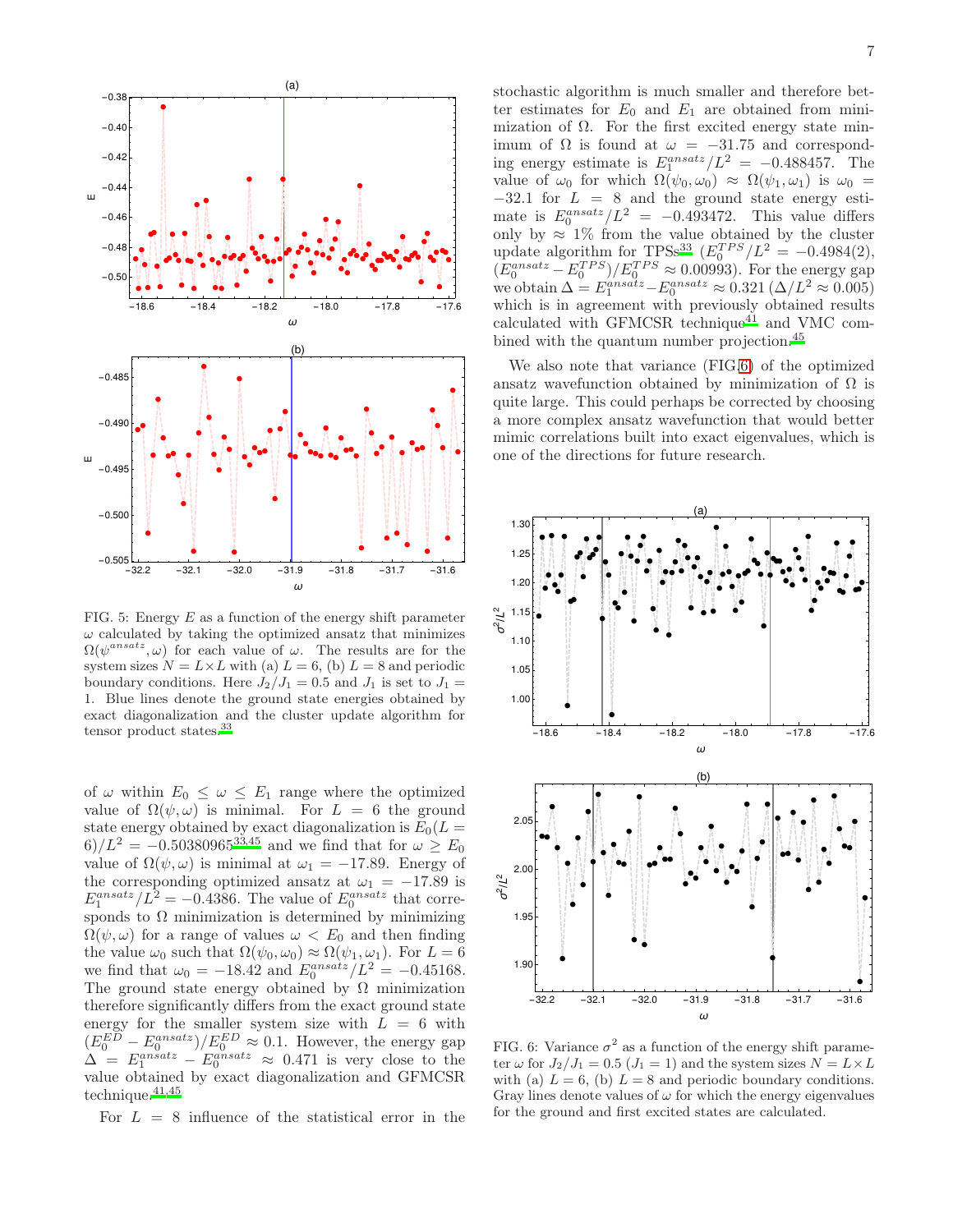### <span id="page-7-19"></span>V. CONCLUSIONS

We have investigated applicability of the VMC method for direct optimization of energy eigenstates combined with appropriate ansatz for many-body wavefunction to study properties of complex strongly correlated and frustrated quantum systems. To demonstrate the applicability of the model we have calculated energy gaps for the square lattice  $J_1-J_2$  frustrated Heisenberg model related to high- $T_c$  superconducting materials. Our results are in good agreement with results obtained previously by other methods, particularly for larger system size where the influence of the statistical error included in the stochastic optimization scheme used in our calculations is smaller. The results therefore confirm applicability of the method to study properties of strongly correlated systems beyond the ground state properties. This allows further insight into quantum phases and phase transitions in various correlated models.

Directions of our future research are more detailed calculations of the system properties for several values of the

- <span id="page-7-0"></span><sup>1</sup> R. Orús, Annals of Physics **349** (2014), 117-158.
- <sup>2</sup> N. Schuch, M. M. Wolf, F. Verstraete, and J. I. Cirac, Phys. Rev. Lett. 100, 040501 (2008).
- $3$  L. Wang, I. Pižorn, and F. Verstraete, Phys. Rev. B  $83$ , 134421 (2011).
- <sup>4</sup> A. Sfondrini, J. Cerrillo, N. Schuch, and J. I. Cirac, Phys. Rev. B 81, 214426 (2010).
- <span id="page-7-15"></span>5 I. Glasser, N. Pancotti, M. August, I. D. Rodriguez, and J. I. Cirac, Phys. Rev. X 8, 011006 (2018).
- <span id="page-7-16"></span><sup>6</sup> S. R. Clark, J. Phys. A: Math. Theor. **51** 135301 (2018).
- J.-P. Song and R. T. Clay, Phys. Rev. B 89, 075101 (2014).
- <span id="page-7-17"></span><sup>8</sup> G. Carleo, and M. Troyer, Science 355, 602 (2017).
- <span id="page-7-11"></span><sup>9</sup> H. J. Changlani, J. M. Kinder, C. J. Umrigar, and G. K.-L. Chan, Phys. Rev. B 80, 245116 (2009).
- <span id="page-7-12"></span><sup>10</sup> S. Al - Assam, S. R. Clark, C. J. Foot, and D. Jaksch, Phys. Rev. B 84, 205108 (2011).
- <sup>11</sup> F. Mezzacapo, Phys. Rev. B  $86, 045115$  (2012).
- <span id="page-7-9"></span><sup>12</sup> F. Mezzacapo, N. Schuch, M. Boninsegni, and J. I. Cirac, New J. Phys. 11 (2009) 083026.
- <sup>13</sup> E. Neuscamman, H. Changlani, J. Kinder, and G. K.-L. Chan, Phys. Rev. B 84, 205132 (2011).
- <span id="page-7-13"></span><sup>14</sup> T. Ðurić, N. Chancellor, P. J. D. Crowley, P. Di Cintio, and A. G. Green, Phys. Rev. B 93, 085143 (2016).
- <span id="page-7-14"></span> $^{15}$  T. Đurić, N. Chancellor, and I. F. Herbut, Phys. Rev. B 89, 165123 (2014).
- <span id="page-7-10"></span> $^{16}\,$  A. W. Sandvik and G. Vidal, Phys. Rev. Lett.  $\bf 99,\,220602$ (2007).
- <span id="page-7-18"></span><sup>17</sup> Z.-A. Jia, B. Yi, R. Zhai, Y.-C. Wu, G.-C. Guo, G.-P. Guo, Adv. Quantum. Technol., 1800077 (2019).
- <sup>18</sup> H.-Q. Shi, X-Y. Sun, D.- F. Zeng, Communications in Theoretical Physics, Volume 71, Number 11 (2019).
- $19$  D.-L. Deng, X. Li, and S. Das Sarma, Phys. Rev. X 7, 021021 (2017).
- $20$  J. Chen, S. Cheng, H. Xie, L. Wang, and T. Xiang, Phys. Rev. B 97, 085104 (2018).
- <span id="page-7-1"></span><sup>21</sup> S. Das Sarma, D.-L. Deng, L.- M. Duan, Physics Today

parameter  $J_2/J_1$  close to quantum critical point which is argued to be a deconfined quantum critical point. $33\text{We}$  $33\text{We}$ also plan to perform further calculations with several different, more complex ansatz states that could approximate correlations built into exact eigenstates better than the ansatz used in the present calculation (for example RBM wavefunction with increased number of hidden units).

## Acknowledgments

We thank Hrvoje Buljan, Robert Pezer, Osor Barišić and Ivan Balog for very useful suggestions and discussions. This work was supported by the QuantiXLie Centre of Excellence, a project cofinanced by the Croatian Government and European Union through the European Regional Development Fund - the Competitiveness and Cohesion Operational Programme (Grant KK.01.1.1.01.0004).

- 72, 3, 48 (2019).
- <span id="page-7-2"></span><sup>22</sup> S. R. White, Phys. Rev. Lett. 69, 2863 (1992).
- <sup>23</sup> S. Liang, and H. Pang, Phys. Rev. B 49, 9214 (1994).
- <sup>24</sup> T. Ðurić, K. Biedroń, and J. Zakrzewski, Phys. Rev. B 95, 085102 (2017).
- <span id="page-7-3"></span> $^{25}$  L. Wang, and A. W. Sandvik, Phys. Rev. Lett.  $121, 107202$ (2018).
- <span id="page-7-4"></span> $26\,$  D. M. Ceperley, and B. J. Alder, Phys. Rev. Lett.  ${\bf 45},\, 566$ (1980).
- <span id="page-7-5"></span> $27$  L. Zhao, and E. Neuscamman, J. Chem. Theory Comput., 2016, 12 (8), pp 3436 - 3440.
- <span id="page-7-22"></span><sup>28</sup> E. Neuscamman, J. Chem. Phys. 145, 081103 (2016).
- $29$  N. S. Blunt, and E. Neuscamman, J. Chem. Phys.  $147$ , 194101 (2017).
- <sup>30</sup> J. A. R. Shea and E. Neuscamman, J. Chem. Theory Comput. 13, 6078 (2017).
- <sup>31</sup> N. S. Blunt and E. Neuscamman, J. Chem. Theory Comput. 15, 178 (2019).
- <span id="page-7-6"></span><sup>32</sup> S. D. Pineda Flores, and E. Neuscamman, J. Phys. Chem. A 2019, 123, 8, 1487-1497.
- <span id="page-7-7"></span><sup>33</sup> L. Wang, Z.-C. Gu, F. Verstraete, and X.-G. Wen, Phys. Rev. B 94, 075143 (2016).
- <span id="page-7-20"></span> $^{34}$  H.J. Schulz, and T.A.L. Ziman, Europhys. Lett. 18, 355 (1992).
- <span id="page-7-21"></span> $^{35}$  H.J. Schulz, T.A.L. Ziman, and D. Poilblanc, J. Phys. I  ${\bf 6},$ 675 (1996).
- $^{36}\,$  L. Wang and A. W. Sandvik, Phys. Rev. Lett.  $\bf 121,\, 107202$ (2018).
- <span id="page-7-8"></span><sup>37</sup> H. J. Schulz, T. A. L. Ziman and D. Poilblanc, J. Phys. I 6, 675 (1996).
- <sup>38</sup> H.-C. Jiang, H. Yao, and L. Balents, Phys. Rev. B 86, 024424 (2012).
- $39$  J. Sirker, Z. Weihong, O. P. Sushkov, and J. Oitmaa, Phys. Rev. B 73, 184420 (2006).
- <sup>40</sup> R. Darradi, O. Derzhko, R. Zinke, J. Schulenburg, S. E. Krüger, and J. Richter, Phys. Rev. B 78, 214415 (2008).